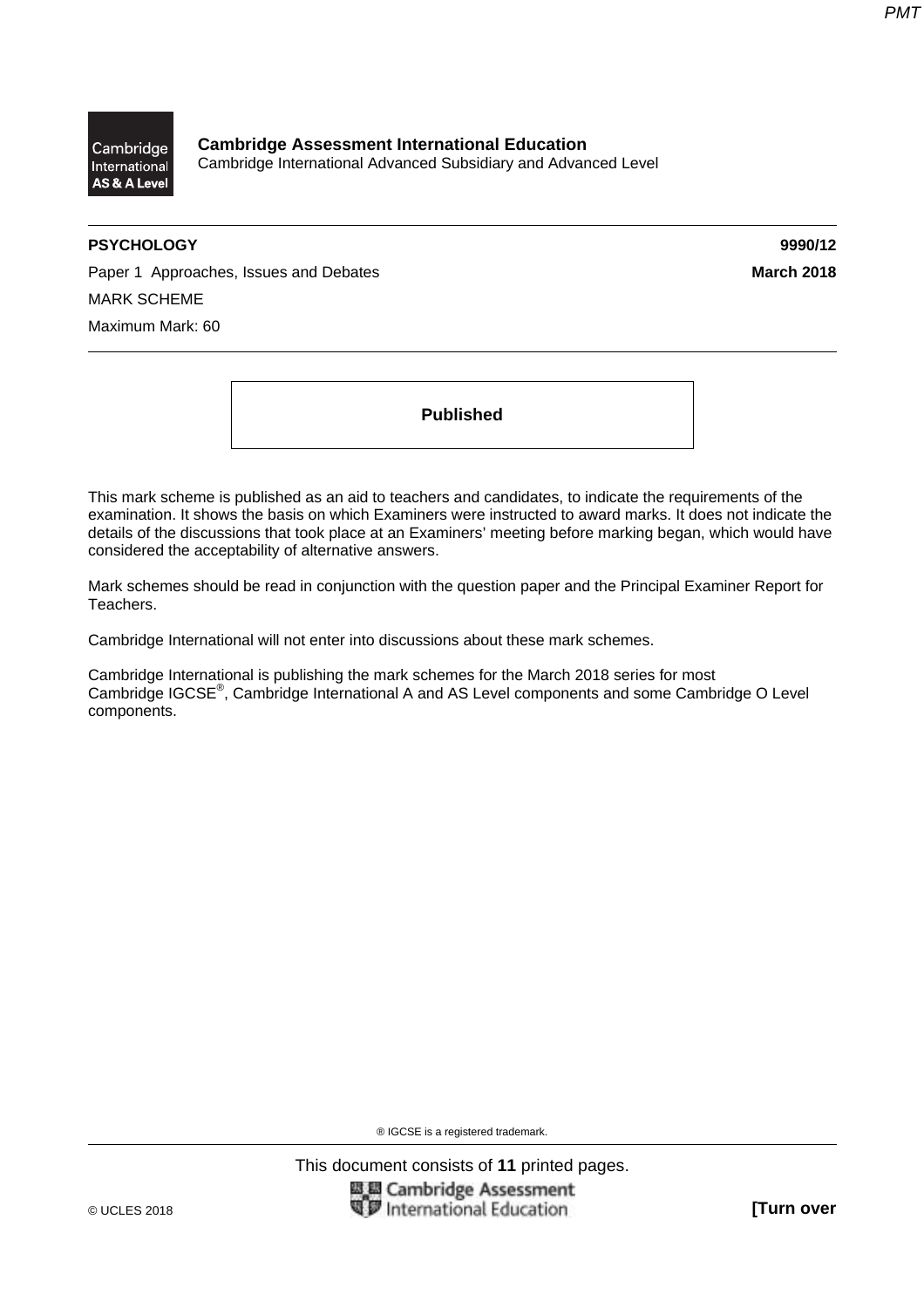## 9990/12 Cambridge International AS/A Level – Mark Scheme **PUBLISHED**

*PMT*

# **Generic Marking Principles**

These general marking principles must be applied by all examiners when marking candidate answers. They should be applied alongside the specific content of the mark scheme or generic level descriptors for a question. Each question paper and mark scheme will also comply with these marking principles.

GENERIC MARKING PRINCIPLE 1:

Marks must be awarded in line with:

- the specific content of the mark scheme or the generic level descriptors for the question
- the specific skills defined in the mark scheme or in the generic level descriptors for the question
- the standard of response required by a candidate as exemplified by the standardisation scripts.

GENERIC MARKING PRINCIPLE 2:

Marks awarded are always **whole marks** (not half marks, or other fractions).

GENERIC MARKING PRINCIPLE 3:

Marks must be awarded **positively**:

- marks are awarded for correct/valid answers, as defined in the mark scheme. However, credit is given for valid answers which go beyond the scope of the syllabus and mark scheme, referring to your Team Leader as appropriate
- marks are awarded when candidates clearly demonstrate what they know and can do
- marks are not deducted for errors
- marks are not deducted for omissions
- answers should only be judged on the quality of spelling, punctuation and grammar when these features are specifically assessed by the question as indicated by the mark scheme. The meaning, however, should be unambiguous.

GENERIC MARKING PRINCIPLE 4:

Rules must be applied consistently e.g. in situations where candidates have not followed instructions or in the application of generic level descriptors.

GENERIC MARKING PRINCIPLE 5:

Marks should be awarded using the full range of marks defined in the mark scheme for the question (however; the use of the full mark range may be limited according to the quality of the candidate responses seen).

GENERIC MARKING PRINCIPLE 6:

Marks awarded are based solely on the requirements as defined in the mark scheme. Marks should not be awarded with grade thresholds or grade descriptors in mind.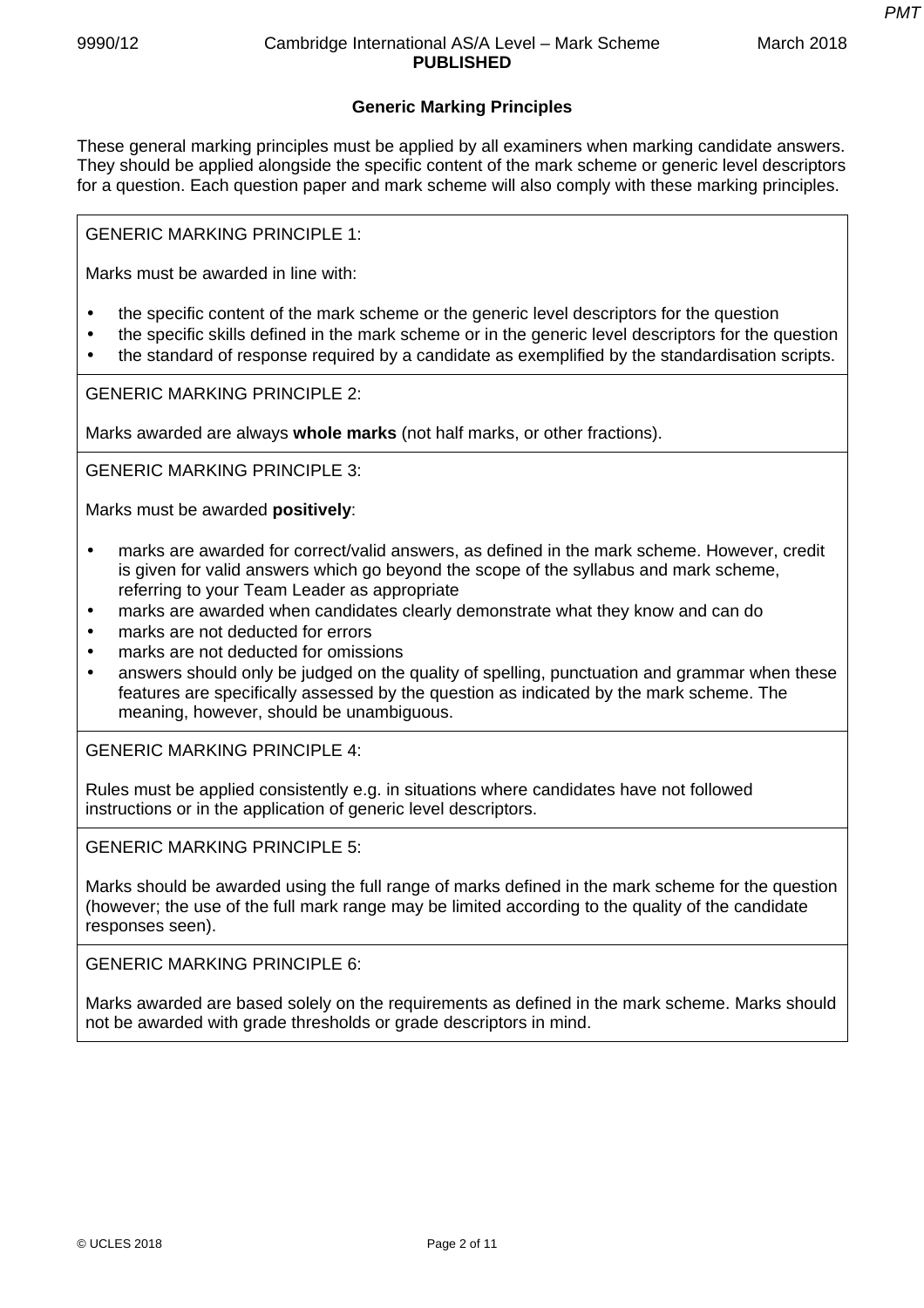| Question | <b>Answer</b>                                                                                                                                                                                                                                                                         | <b>Marks</b> |
|----------|---------------------------------------------------------------------------------------------------------------------------------------------------------------------------------------------------------------------------------------------------------------------------------------|--------------|
| 1(a)     | From the study by Dement and Kleitman (sleep and dreams):                                                                                                                                                                                                                             | 1            |
|          | Name the technique used to measure brain activity.                                                                                                                                                                                                                                    |              |
|          | 1 mark for the correct answer.                                                                                                                                                                                                                                                        |              |
|          | EEG/electroencephalogram/electroencephalograph (accept incorrect<br>spelling if the meaning is clear)                                                                                                                                                                                 |              |
| 1(b)     | Identify one reason for using this technique to measure brain activity.                                                                                                                                                                                                               | 1            |
|          | 1 mark for one purpose.                                                                                                                                                                                                                                                               |              |
|          | To identify when a person was in REM/nREM sleep/which stage of sleep;<br>To analyse the brain wave patterns (of participants);<br>The measure provided is objective;<br>The measure provided is reliable;                                                                             |              |
|          | There are other creditworthy reasons                                                                                                                                                                                                                                                  |              |
| 1(c)     | Outline one of the dreams reported when vertical eye movement was<br>recorded.                                                                                                                                                                                                        | $\mathbf{2}$ |
|          | 1 mark – partial answer<br>2 marks - full answer                                                                                                                                                                                                                                      |              |
|          | Standing at the bottom of a cliff (1 mark) operating some sort of hoist<br>machine (1 mark)<br>Climbing a set of ladders (1 mark) looking up and down as they did (1 mark)<br>Throwing basketballs at a hoop (1 mark) then looking up at net/down to pick<br>up another ball (1 mark) |              |

| Question | <b>Answer</b>                                                                                                                                                                                                                                                                      | <b>Marks</b> |
|----------|------------------------------------------------------------------------------------------------------------------------------------------------------------------------------------------------------------------------------------------------------------------------------------|--------------|
| 2(a)     | The study by Bandura et al. (aggression) used a sample of children.                                                                                                                                                                                                                |              |
|          | Identify two features of this sample.                                                                                                                                                                                                                                              |              |
|          | 1 mark per correct feature                                                                                                                                                                                                                                                         |              |
|          | 72 participants.<br>36 male and 36 female.<br>All were selected from the Nursery School of Stanford University.<br>Ages ranged from 37 months (just over three years) to 69 months (five-and-<br>three-quarter years).<br>The mean age was 52 months (four years and four months). |              |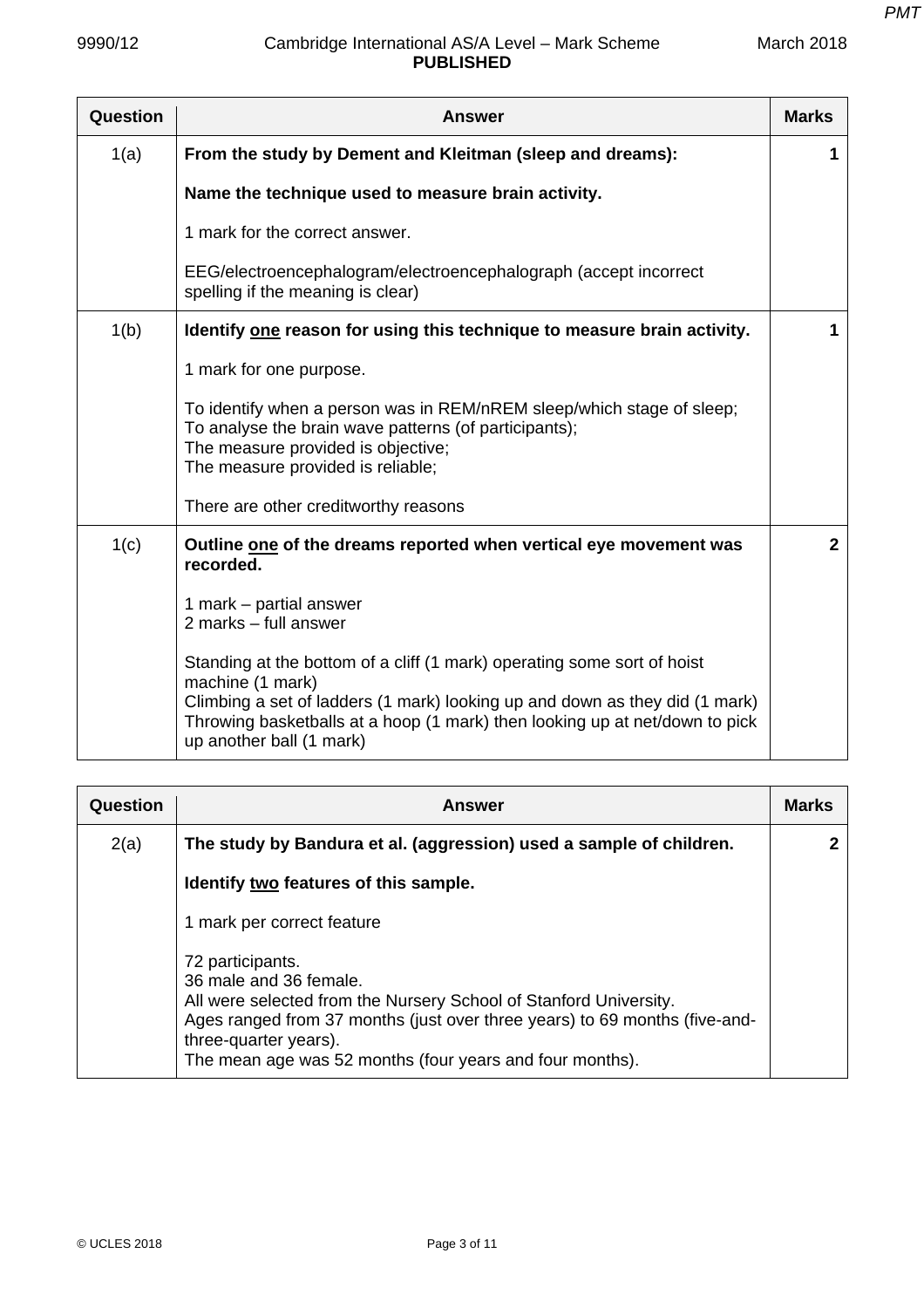| Question | <b>Answer</b>                                                                                                                                                                                                         | <b>Marks</b> |
|----------|-----------------------------------------------------------------------------------------------------------------------------------------------------------------------------------------------------------------------|--------------|
| 2(b)     | Outline one way in which this study has real world application for<br>adults.                                                                                                                                         | 2            |
|          | 1 mark for valid point made about real world application (2nd mark from<br>elaboration/detail)<br>Or                                                                                                                  |              |
|          | 1 mark for a result or part of procedure that would be useful in the real world<br>1 mark for how it can be used by/applied to adults                                                                                 |              |
|          | As the study showed that aggression can be observed and imitated<br>(1 mark), TV networks might want to either censor the content of TV<br>programmes (1 mark).                                                       |              |
|          | Ensure that there are warnings on TV shows about the level of aggressive<br>content (alternative 1 mark) or allows parents to choose what their children<br>should/should not watch (on the TV) (alternative 1 mark). |              |

| Question | Answer                                                                                                                                                                                                                                                  | <b>Marks</b>   |
|----------|---------------------------------------------------------------------------------------------------------------------------------------------------------------------------------------------------------------------------------------------------------|----------------|
| 3(a)     | From the Pepperberg study (parrot learning):                                                                                                                                                                                                            | $\mathbf{2}$   |
|          | Describe one result of the test on Alex the parrot which used familiar<br>objects. You should include numerical data in your answer.                                                                                                                    |                |
|          | 1 mark for the result<br>1 mark for the use of data                                                                                                                                                                                                     |                |
|          | Alex performed well above chance in this test (1 mark)<br>Alex performed worse for familiar than for novel objects (1 mark)<br>Alex's score was 76.6% (99/129) for all trials (2 marks)<br>Alex's score was 69.7% (69/99) on first-trial-only (2 marks) |                |
| 3(b)     | Describe one conclusion from the study.                                                                                                                                                                                                                 | $\overline{2}$ |
|          | 2 marks - full answer<br>1 mark – partial/brief answer                                                                                                                                                                                                  |                |
|          | That an avian subject, an African Grey parrot, showed symbolic<br>comprehension/cognitive ability of the concept same/different. (2 marks)                                                                                                              |                |
|          | Because his scores on all tests (including first trial analyses) were<br>significantly above chance this suggests that he understood what the<br>questions were asking. This was then shown via the probe questioning.<br>(2 marks)                     |                |
|          | It would therefore appear that symbolic representation, in this case of<br>same/different, is not exclusive to primates. (2 marks)                                                                                                                      |                |
|          | The study showed that he could comprehend same/different. (1 mark)                                                                                                                                                                                      |                |
|          | Not only primates can understand same/different. (1 mark)                                                                                                                                                                                               |                |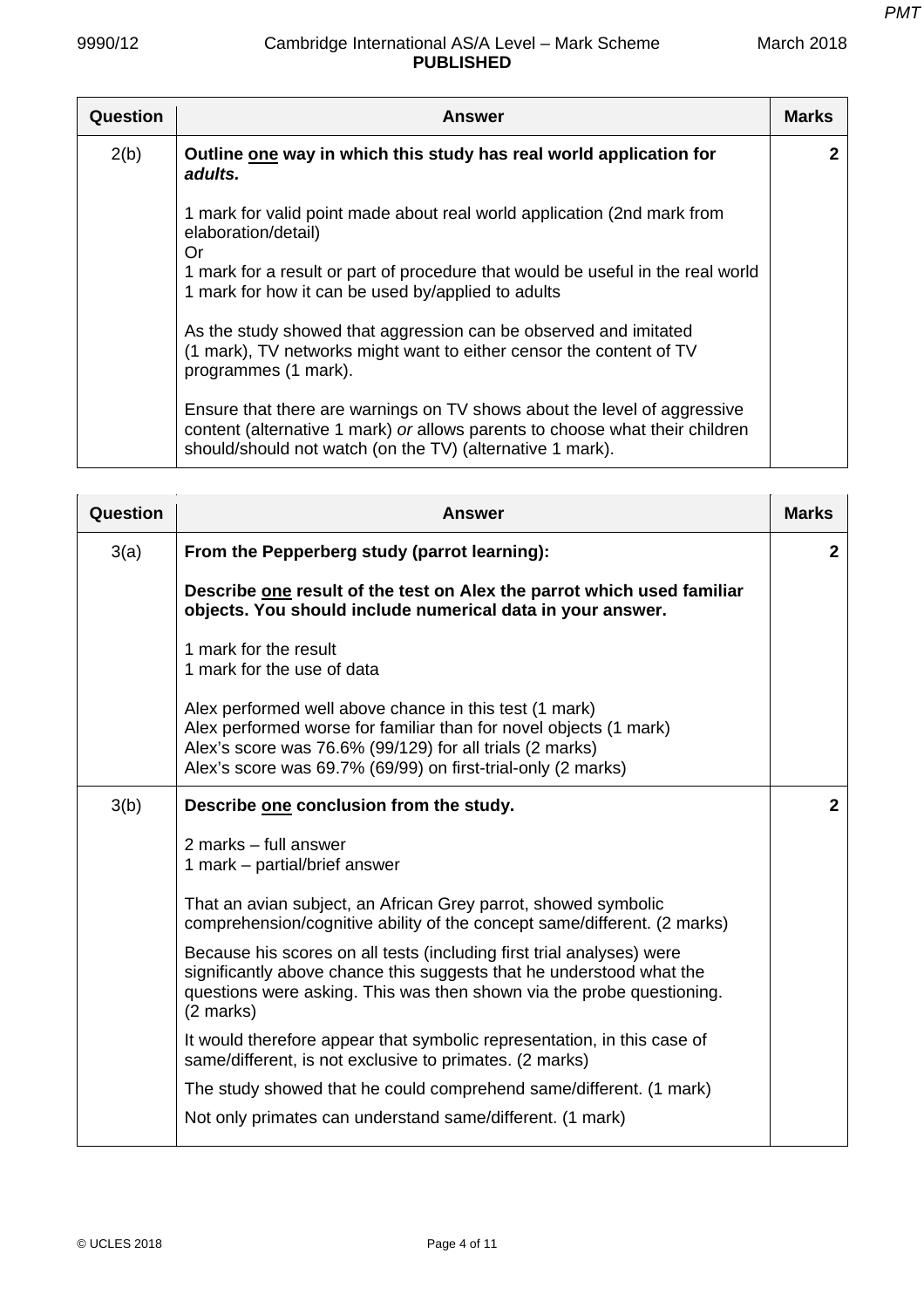| Question | Answer                                                                                                                                                                                                                                                                                                                                                                                                                                                                                                                       | <b>Marks</b> |
|----------|------------------------------------------------------------------------------------------------------------------------------------------------------------------------------------------------------------------------------------------------------------------------------------------------------------------------------------------------------------------------------------------------------------------------------------------------------------------------------------------------------------------------------|--------------|
| 4        | Two ethical guidelines are debriefing and informed consent.                                                                                                                                                                                                                                                                                                                                                                                                                                                                  | 4            |
|          | Suggest how ethical issues raised in the Piliavin et al. study (subway<br>Samaritans) relate to these two ethical guidelines.                                                                                                                                                                                                                                                                                                                                                                                                |              |
|          | For each guideline/issue<br>1 mark for outlining the ethical guideline/how ethical guideline links to<br>study/only about how the ethical guideline impacts<br>practicality/methodologically<br>1 mark for explaining the ethical issue arising from the ethical guideline                                                                                                                                                                                                                                                   |              |
|          | Debriefing<br>As the participants did not know they had taken part in a study, this was<br>difficult (1 mark outline).<br>Therefore, participants could not have the full aims of the study explained to<br>them/have any questions answered so psychological harm may have<br>happened (1 mark ethical issue);<br>The large amount of potential participants (4450) that could have witnessed<br>the events made it very difficult to plan for a debrief so psychological harm<br>may have happened (1 mark ethical issue). |              |
|          | Informed consent<br>None of the participants knew that a study was about to take place so this<br>could not happen (1 mark outline).<br>Therefore, they could not give their permission to take part in it and be<br>exposed to a potentially threatening situation (1 mark ethical issue);<br>Therefore they may have been exposed to a situation that caused<br>psychological harm without permission (1 mark ethical issue).                                                                                              |              |

| Question | <b>Answer</b>                                                                                                                | <b>Marks</b> |
|----------|------------------------------------------------------------------------------------------------------------------------------|--------------|
| 5(a)     | The study by Laney et al. is about false memories.                                                                           | 4            |
|          | Describe what is meant by 'false memories'.                                                                                  |              |
|          | 1 mark for each correct point made. A maximum of one mark can be gained<br>from an example.                                  |              |
|          | People's memories of events in their own lives can be incorrect/not real                                                     |              |
|          | False details about real events and entirely false events can be added to a<br>person's memory storage system/mixed together |              |
|          | From all of the stored information, people can reconstruct 'memories' for<br>events/imagined events                          |              |
|          | Doing things like 'filling in the gaps' and using false information gets<br>embedded in <i>actual</i> information            |              |
|          | As a result of this people form 'new' memories that contain information that<br>is not correct.                              |              |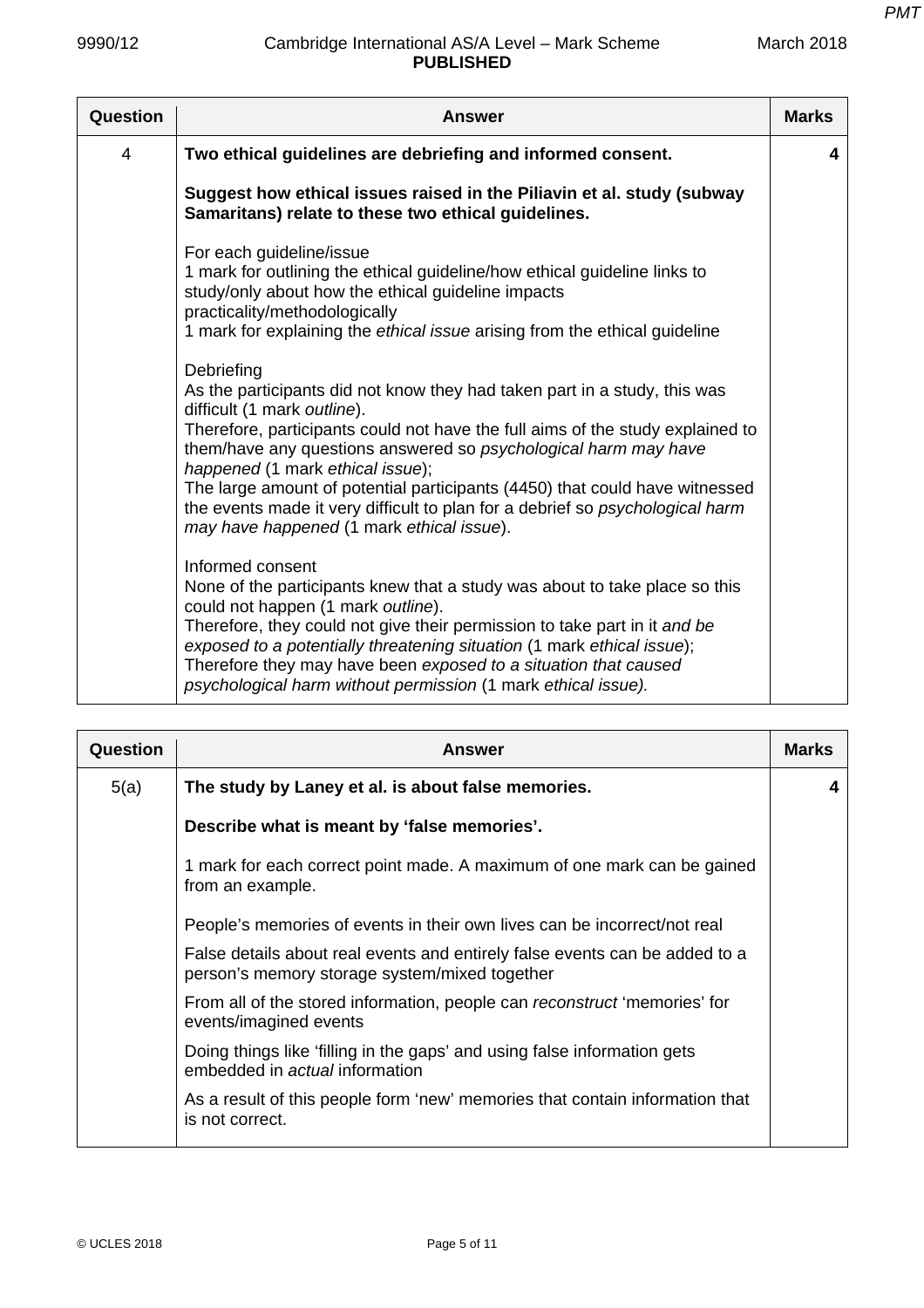| Question | <b>Answer</b>                                                                                                                                                                                                                                                                                                                             | <b>Marks</b> |
|----------|-------------------------------------------------------------------------------------------------------------------------------------------------------------------------------------------------------------------------------------------------------------------------------------------------------------------------------------------|--------------|
| 5(b)     | Outline how one result from this study supports the existence of false<br>memories.                                                                                                                                                                                                                                                       |              |
|          | 2 marks – full answer with a meaningful comparison on conditions to pre-<br>and post-manipulation<br>1 mark – brief answer/implicit answer                                                                                                                                                                                                |              |
|          | e.g.<br>For the Food Preferences Questionnaires, Believers reported liking<br>asparagus significantly more that the control group (2 marks)<br>For the 'Love' group their scores on the FHI increased by 2.6 points/rated<br>asparagus higher on FHI at follow-up (2 marks)<br>The 'Love' group would pay more for the asparagus (1 mark) |              |

| Question | <b>Answer</b>                                                                                                                                                                                                                                                                                                                                                                                                                                                                                                                                                                                        | <b>Marks</b> |
|----------|------------------------------------------------------------------------------------------------------------------------------------------------------------------------------------------------------------------------------------------------------------------------------------------------------------------------------------------------------------------------------------------------------------------------------------------------------------------------------------------------------------------------------------------------------------------------------------------------------|--------------|
| 6(a)     | From the Canli et al. study (brain scans and emotions):                                                                                                                                                                                                                                                                                                                                                                                                                                                                                                                                              | 5.           |
|          | Describe the procedure of this study from the point when the<br>participants returned three weeks after the fMRI (functional Magnetic<br>Resonance Imagery) scans had taken place                                                                                                                                                                                                                                                                                                                                                                                                                    |              |
|          | 1 mark per correct part of the procedure noted.                                                                                                                                                                                                                                                                                                                                                                                                                                                                                                                                                      |              |
|          | The participants were given an unexpected recognition test;<br>They viewed all previous (96) seen scenes;<br>They viewed 48/new/never seen before foils;<br>The foils were chosen to match the previous scenes on valence/arousal;<br>During the recognition test, participants were asked if they had seen the<br>picture before;<br>If they said yes they had to state 'remember' if they were certain they had<br>seen it;<br>They had to respond with a 'know' if they were less confident that they had<br>seen it;<br>No rating was asked for if they stated that they had not seen it before. |              |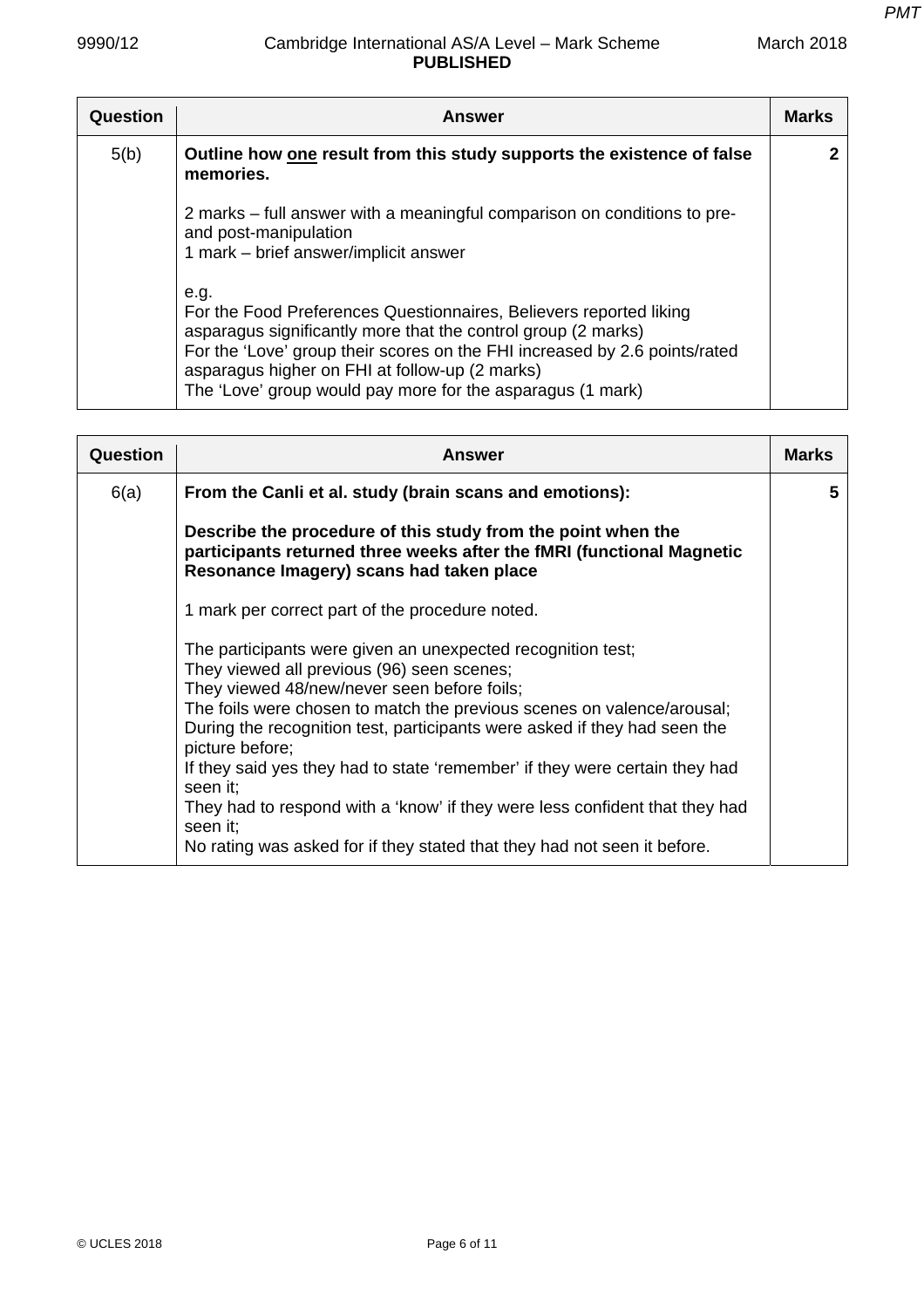| Question | Answer                                                                                                                                                                                                                                 | <b>Marks</b> |
|----------|----------------------------------------------------------------------------------------------------------------------------------------------------------------------------------------------------------------------------------------|--------------|
| 6(b)     | Explain one reason why the procedure was standardised in this study.                                                                                                                                                                   | 3            |
|          | 1 mark for identifying a valid reason<br>1 mark for explaining the reason<br>1 mark for linking it to the study                                                                                                                        |              |
|          | It would allow the study to be more easily replicated (1 mark)<br>Therefore, it could be tested for reliability (1 mark)<br>For example knowing how long the picture was presented for means exact<br>replication is possible (1 mark) |              |
|          | It would increase the (internal) validity of the study (1 mark)<br>Therefore, cause and effect are (more) likely to be seen (1 mark)<br>For example knowing it was the emotion of the picture causing brain activity<br>$(1$ mark $)$  |              |
|          | It can help to reduce extraneous/uncontrolled variables (1 mark)<br>So that we know it is probably the IV of emotion (1 mark) causing the<br>change in brain activity $-$ the DV (1 mark)                                              |              |

| Question | <b>Answer</b>                                                                                                                                           | <b>Marks</b> |
|----------|---------------------------------------------------------------------------------------------------------------------------------------------------------|--------------|
| 7(a)     | Describe one assumption of the social approach.                                                                                                         | 2            |
|          | 2 marks – full answer<br>1 mark – partial answer                                                                                                        |              |
|          | An example can help a candidate gain a 'full answer' score if it is clear<br>enough.                                                                    |              |
|          | e.g.<br>behaviour, cognition and emotions can be influenced by groups or social<br>contexts (2 marks)<br>behaviour can be influenced by groups (1 mark) |              |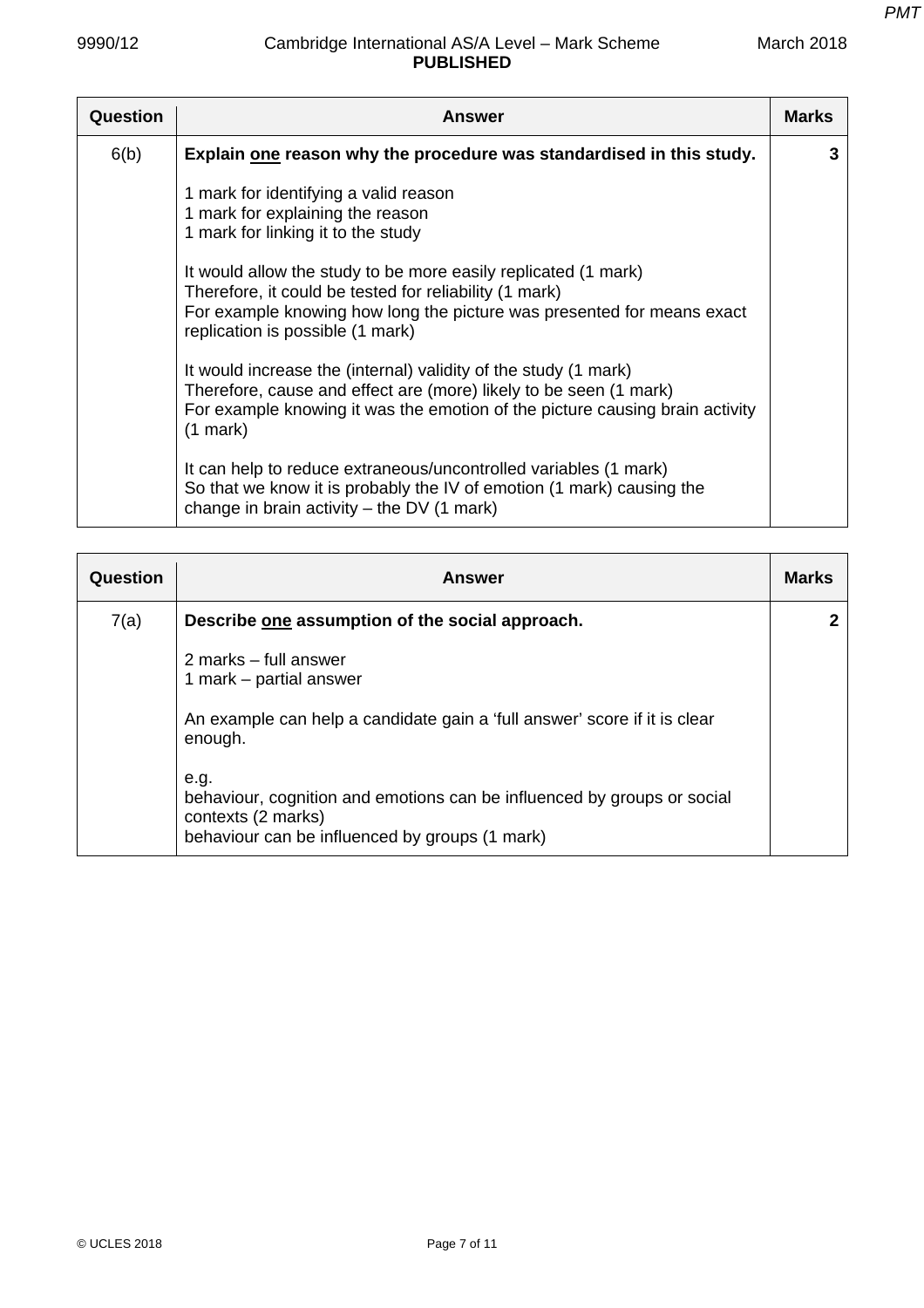| Question | <b>Answer</b>                                                                                                                                                                                                                                                                                                                                                 | <b>Marks</b>   |
|----------|---------------------------------------------------------------------------------------------------------------------------------------------------------------------------------------------------------------------------------------------------------------------------------------------------------------------------------------------------------------|----------------|
| 7(b)     | Studies in social psychology can be used to train military personnel.                                                                                                                                                                                                                                                                                         | 4              |
|          | Describe how the procedure of the study by Milgram (obedience) could<br>be applied to help with this training.                                                                                                                                                                                                                                                |                |
|          | 2 marks for aspects of procedure that are useful<br>2 marks for applying it to the scenario                                                                                                                                                                                                                                                                   |                |
|          | e.g.<br>The experimenter wearing an authoritative uniform appeared to affect<br>obedience (1 mark). Therefore, the government need to dress authority<br>figures in a uniform that portrays hierarchy/authority (1 mark)                                                                                                                                      |                |
|          | The prods ensured that the participant stayed on task throughout the study<br>(1 mark). Therefore, the government needs to have set 'sayings' or<br>'protocol' to ensure that soldiers follow the orders correctly (1 mark)                                                                                                                                   |                |
|          | Get people in authority to give orders to soldiers (1 mark)<br>Have a uniform (for officers) that shows authority to the soldiers (to make<br>them obey) (1 mark)                                                                                                                                                                                             |                |
|          | We can encourage soldiers to be autonomous (1 mark)<br>So that they can challenge destructive obedience by resisting [35% did]<br>$(1$ mark)                                                                                                                                                                                                                  |                |
| 7(c)     | Outline one other real-world application based on the findings from the<br>Milgram study.                                                                                                                                                                                                                                                                     | $\overline{2}$ |
|          | 2 marks – full answer which includes who will benefit<br>1 mark – partial answer or no indication of who will benefit                                                                                                                                                                                                                                         |                |
|          | e.g.<br>65% of the participants went to the end (450v) under the persuasion of an<br>authority figure. This clearly shows that people will follow the orders of<br>authority figures so if an act of terrorism occurs it will be useful for the police<br>to find the 'authority figure' behind it to stop others committing these terrible<br>acts (2 marks) |                |
|          | Teachers could wear a uniform to show their authority to get children to<br>obey them (1 mark)                                                                                                                                                                                                                                                                |                |
|          | It helped us to understand why the holocaust happened (1 mark)                                                                                                                                                                                                                                                                                                |                |
|          | As the findings clearly showed that people will obey destructive orders from<br>an authority figure, we can establish whistle-blowing policies in places like<br>hospitals to stop doctors/nurses giving out/receiving inappropriate orders<br>(2 marks)                                                                                                      |                |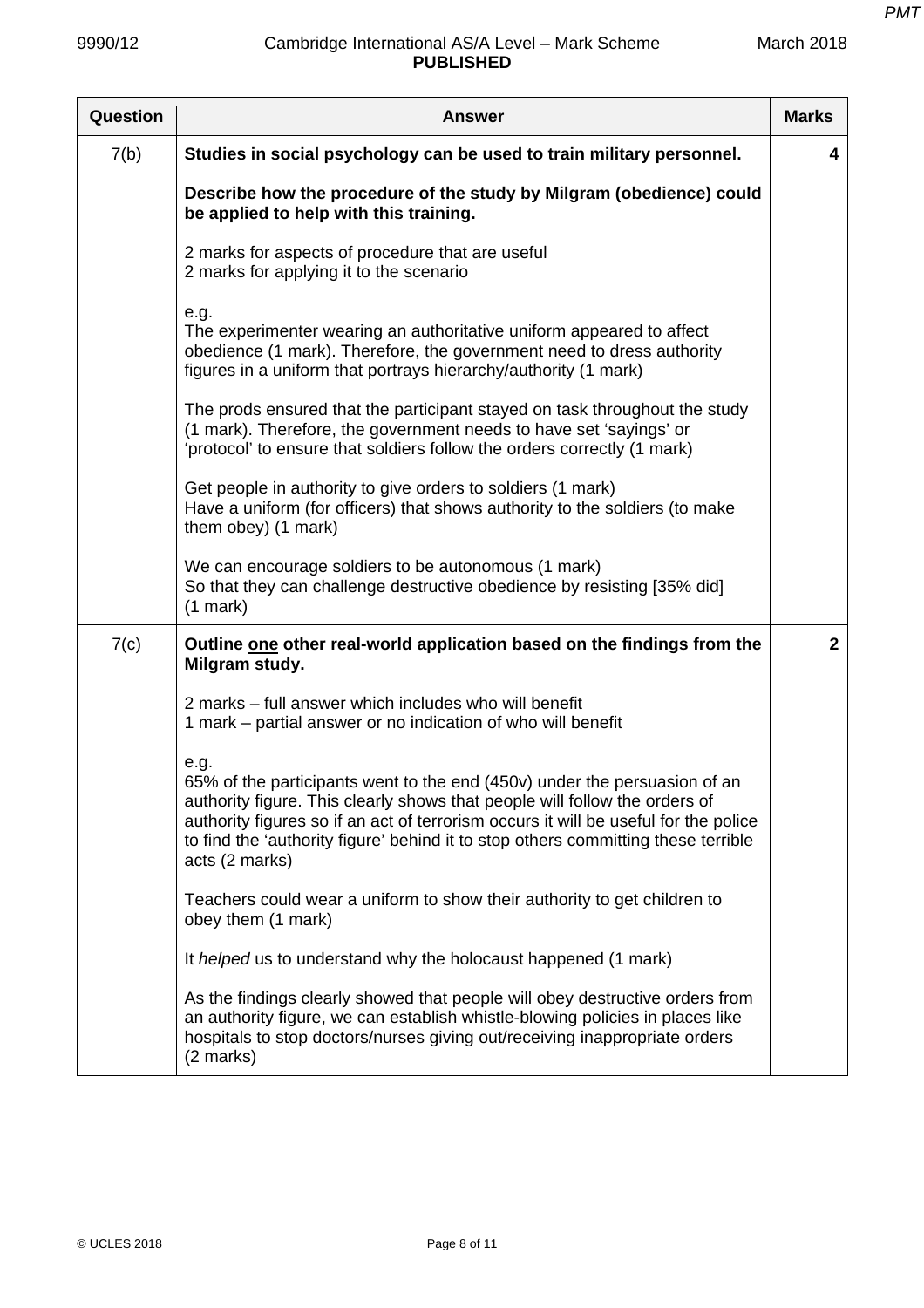| Question | <b>Answer</b>                                                                                                                                                                                                  | <b>Marks</b>   |
|----------|----------------------------------------------------------------------------------------------------------------------------------------------------------------------------------------------------------------|----------------|
| 8        | In the Schachter and Singer study (two factors in emotion), after each<br>participant completed their session with the stooge they completed a<br>questionnaire about their mood and their physical condition. |                |
| 8(a)(i)  | State one of the closed questions that was used to measure mood,<br>including the answer choices.                                                                                                              | $\overline{2}$ |
|          | 1 mark for the question and 1 mark for indication of answers participants<br>could choose from                                                                                                                 |                |
|          | e.g. Mood<br>Q. How irritated/angry/annoyed would you say you feel at present?<br>Five choices given from 'I don't feel at all irritated' to 'I feel extremely<br>irritated'                                   |                |
|          | Q. How good or happy would you say you feel at present?<br>Five choices from 'I don't feel at all happy/good' to 'I feel extremely<br>happy/good'                                                              |                |
| 8(a)(ii) | State one of the questions that was used to measure physical<br>condition, including the answer choices.                                                                                                       | $\mathbf{2}$   |
|          | 1 mark for the question and 1 mark for indication of answers participants<br>could choose from                                                                                                                 |                |
|          | e.g. Physical condition<br>Q. Have you experienced any palpitation (consciousness of your own heart<br>beat)? Four choices from 'not at all' to 'an intense amount'.                                           |                |
|          | Q. Did you feel and tremor?<br>Four choices from 'not at all' to 'an intense amount'.                                                                                                                          |                |
|          | Accept the Epi MIS only questions of:<br>Did you feel numbness in your feet?<br>Did you feel any itching sensation?<br>Did you experience any feeling of headache?<br>(all same four choices as above)         |                |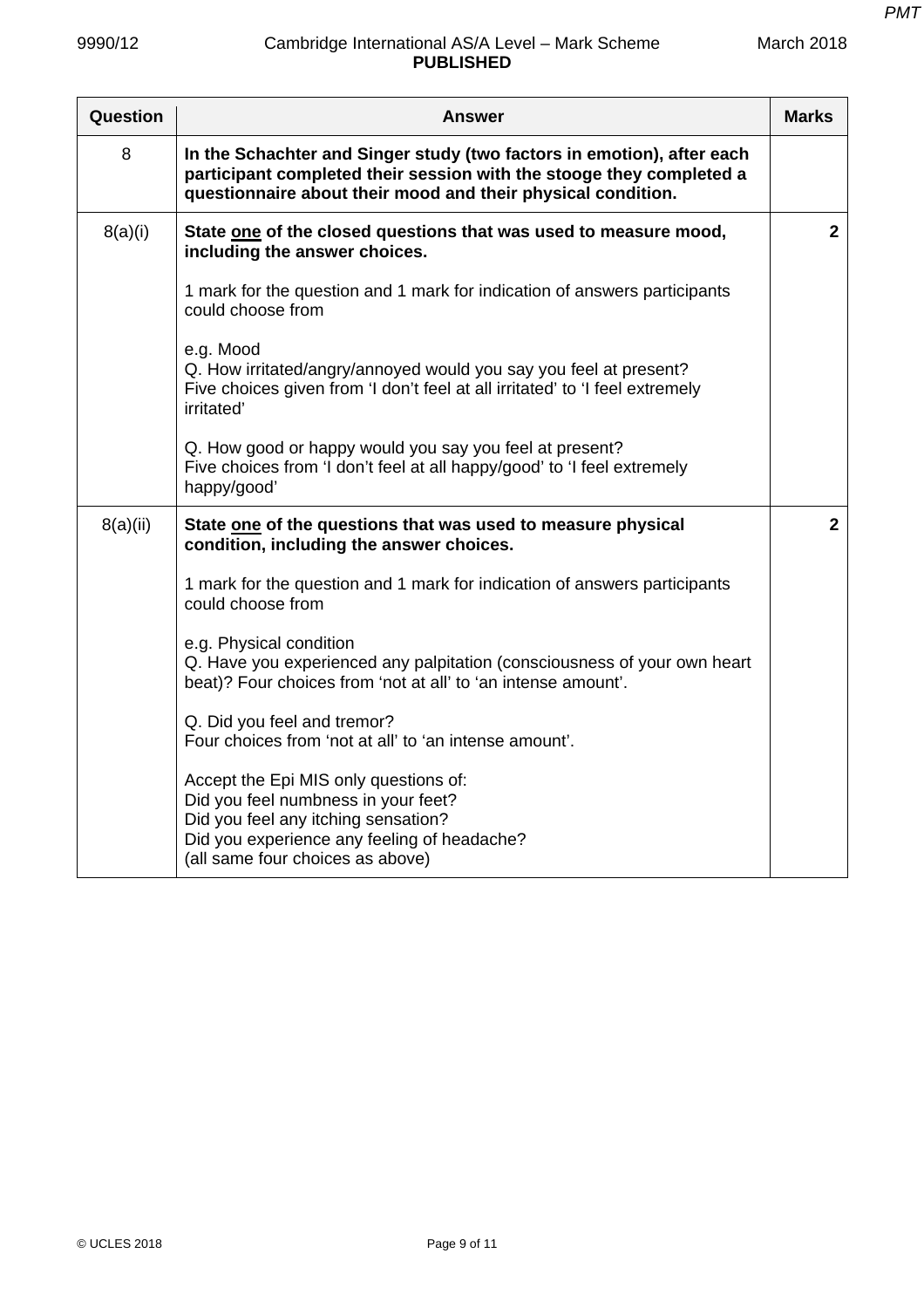| March 2018 |  |
|------------|--|
|------------|--|

| <b>Question</b> | Answer                                                                                                                                                                                                                                                                                                                 | <b>Marks</b> |
|-----------------|------------------------------------------------------------------------------------------------------------------------------------------------------------------------------------------------------------------------------------------------------------------------------------------------------------------------|--------------|
| 8(b)            | Explain one similarity and one difference between the Schachter and<br>Singer study and one other core study from the biological approach.                                                                                                                                                                             | 8            |
|                 | 4 marks available for the similarity<br>4 marks available for the difference                                                                                                                                                                                                                                           |              |
|                 | Other core studies from the biological approach are Canli et al. or Dement<br>and Kleitman. Any other study $= 0$ marks unless clearly from the approach.                                                                                                                                                              |              |
|                 | Similarities:<br>Both experimental<br>Both examined emotions<br>$\bullet$<br>Ratings of emotions from questionnaire/being asked<br>$\bullet$                                                                                                                                                                           |              |
|                 | Differences:<br>Sample size/characteristics<br>Invasive/non-invasive<br>Generalisability<br>$\bullet$<br>Equipment used (brain scan vs questionnaire)<br>٠<br>Stooge vs no stooge                                                                                                                                      |              |
|                 | For the similarity and for the difference $(2 \times 4 \text{ marks})$ :                                                                                                                                                                                                                                               |              |
|                 | Level 4 (4 marks)<br>The candidate has explained one similarity/difference between the<br>Schachter and Singer study and one other biological study.<br>Accurate knowledge and understanding is applied.<br>$\bullet$<br>There is a clear line of reasoning which is logically structured and<br>thoroughly evaluated. |              |
|                 | Level 3 (3 marks)<br>The candidate has given one similarity/difference between the<br>Schachter and Singer study and one other biological study.<br>Knowledge and understanding is applied.<br>٠<br>There is evidence of some structured reasoning and some<br>evaluation.                                             |              |
|                 | Level 2 (2 marks)<br>The candidate has given one similarity/difference between the<br>Schachter and Singer study and one other biological study.<br>Some evidence that knowledge and understanding is applied but this<br>may be limited.<br>There is evidence of some reasoning with limited evaluation.              |              |
|                 | Level 1 (1 mark)<br>The candidate has given one similarity/difference between the<br>Schachter and Singer study and one other biological study.<br><b>OR</b><br>The candidate has given one evaluation point that is basic.                                                                                            |              |
|                 | Level 0 (0 marks)<br>No response worthy of credit.                                                                                                                                                                                                                                                                     |              |